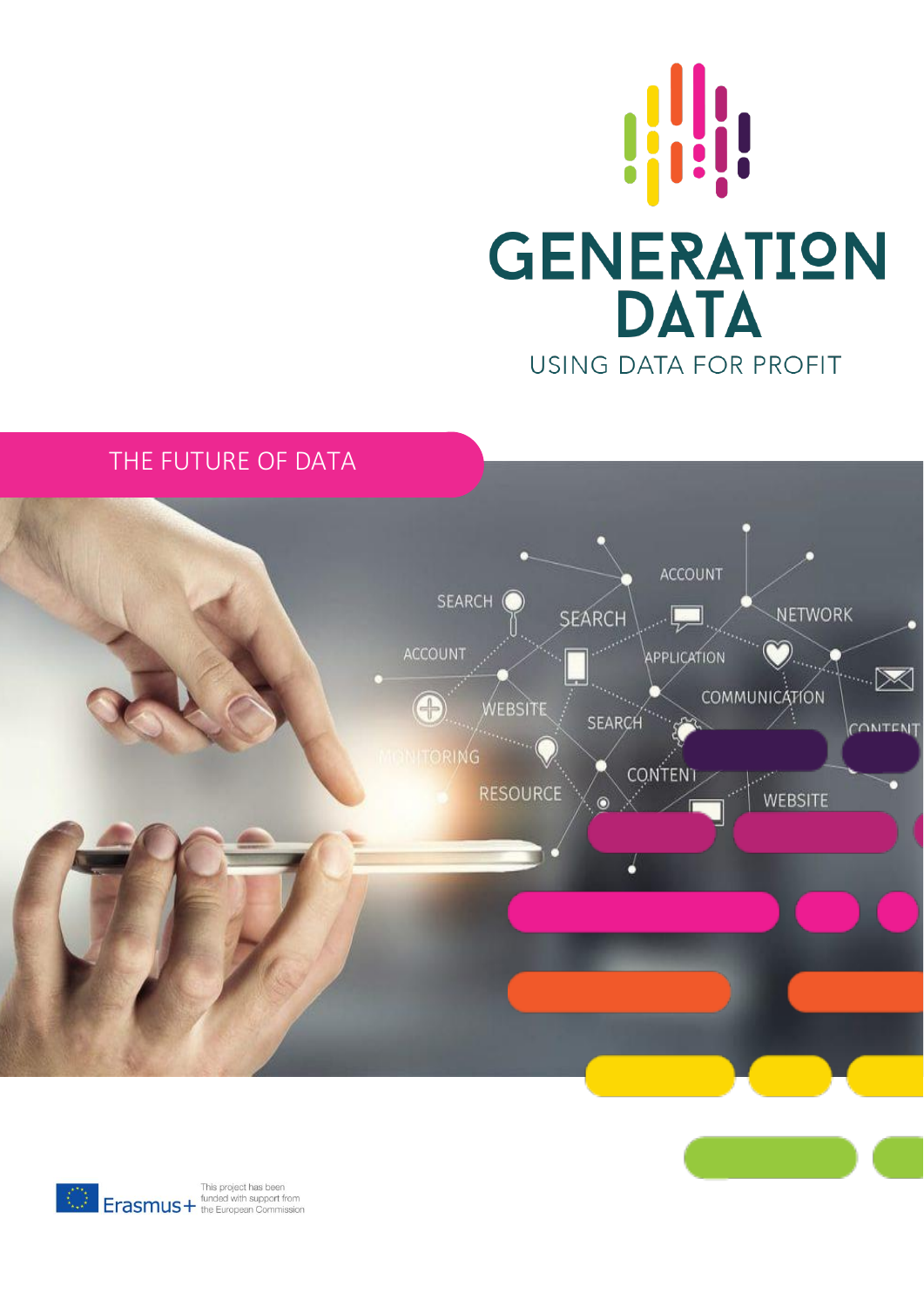

# **THE FURTURE OF DATA**

There is no doubt that we are in the midst of an ever-quickening digital revolution and if companies want to succeed, data skills and know how have to be at the heart of that mission. But this doesn't mean firing all your employees and installing hardcore robotics everywhere. Here we take a look at the cutting-edge technologies for data analysis:

- o AI
- o Deep Learning: Neural Networks
- o IoT

SME leaders need to set the example by embracing data, analytics and digital. By doing that, they will enable new ways for their employees to access, collaborate and work which break down silos and drive analytics adoption across their businesses.

They need to have the right tools in place–from easy-to-consume dashboards and self-service solutions to advanced Artificial Intelligence–that deliver intelligence at the point where decisions are being made. That ability starts new conversations and inspires actions across teams.

### Artificial Intelligence



Be honest – this is what you think of when you hear the words AI: The Terminator, Skynet, Ex Machina etc…the scary conclusion of teaching machines to think.

Don't Panic! We are still pretty far from a true thinking machine such as those in the media (and nightmares)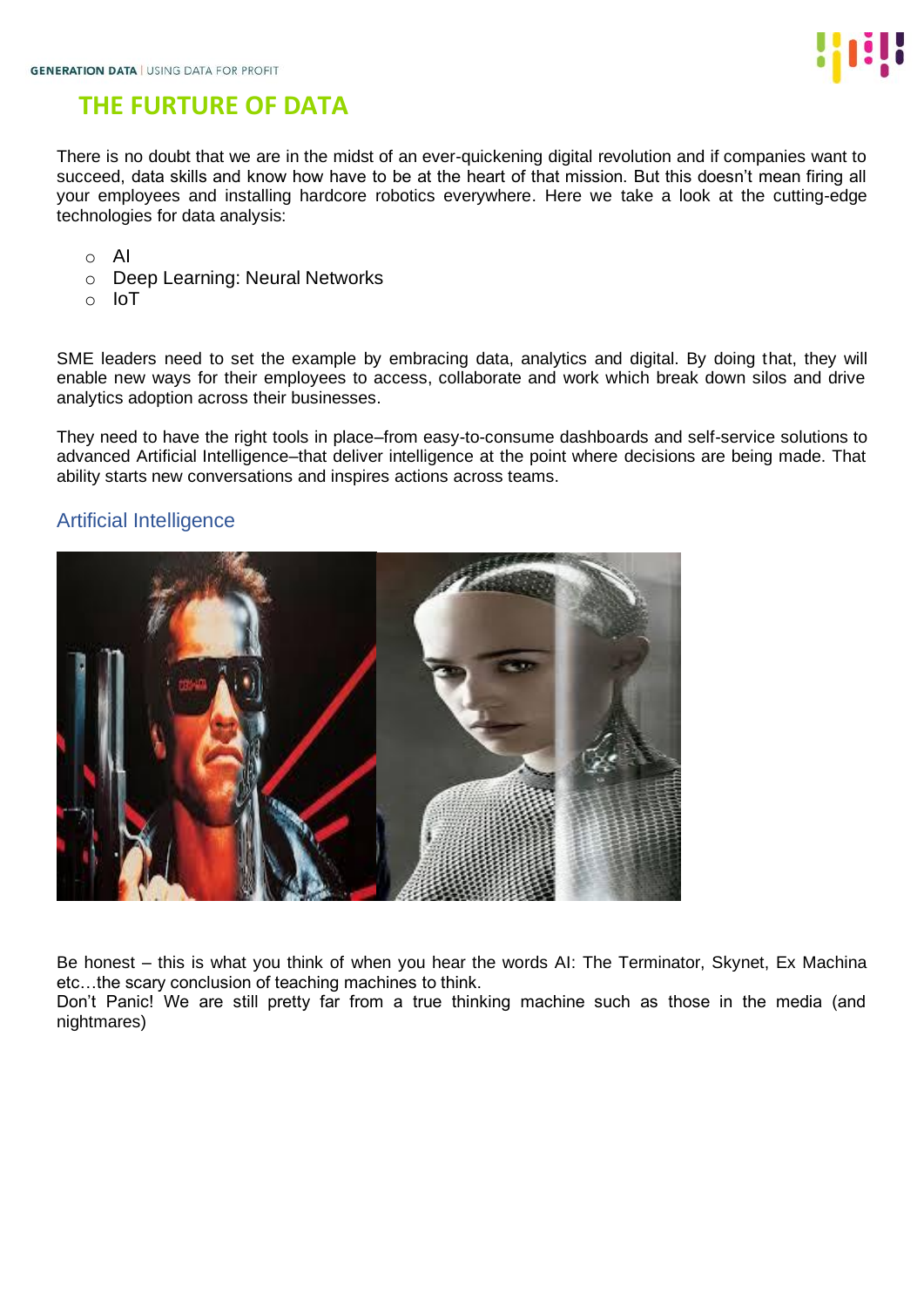

#### This is the best on the market: Pepper the Robot



Pepper the Robot is programmed to recognise human emotions through facial expressions. It is used in shops and offices to take messages, 'chat' with people and sound notifications. 1

### *Timeline of AI Development so far*



#### TIMELINE

1950: Alan Turing creates the Turing test to determine if a machine is intelligent or not.

1956: The term "artificial intelligence" is coined at a Dartmouth College summer conference.

1958: John McCarthy invents LISP to program early Als.

1966: Joseph Weizenbaum introduces ELIZA, an early natural language processing program.

1968: The movie 2001: A Space Odyssey is released.

1973: "Al winter" begins, a time when interest in, and funding for, research on artificial intelligence is low.

1977: The AI characters C-3PO and R2-D2 appear in Star Wars

1981: The first commercial expert system is introduced at Digital Equipment Corp. Al winter ends.

1997: Deep Blue beats world chess champion Garry Kasparov.

2002: The Roomba robotic vacuum cleaner is introduced.



2004: The DARPA Grand Challenge, a contest for autonomous vehicles, takes place for the first time.

2011: An AI named Watson wins the game Jeopardyl.

2011: The development of Siri is announced.

2012: The first DARPA Robotics Challenge takes place.

2014: Alexa is introduced.

2014: Chatbot Eugene Goostman claims to have passed the Turing test, but, in reality, does not.

2016: AlphaGo beats world Go champion Lee Sedol.

2017: The Space Robotics Challenge takes place.

2018: A self-driving car hits and kills a person for the first time, causing people to question whether autonomous cars are a wise idea.

Some of the biggest players in the AI game are the present giant technology companies: Google, Facebook, Microsoft, Baidu, Alibaba, Amazon, Apple, Tesla, IBM and Deep Mind. But what is AI exactly?

<sup>1</sup> <https://www.softbankrobotics.com/emea/index.php/en/pepper>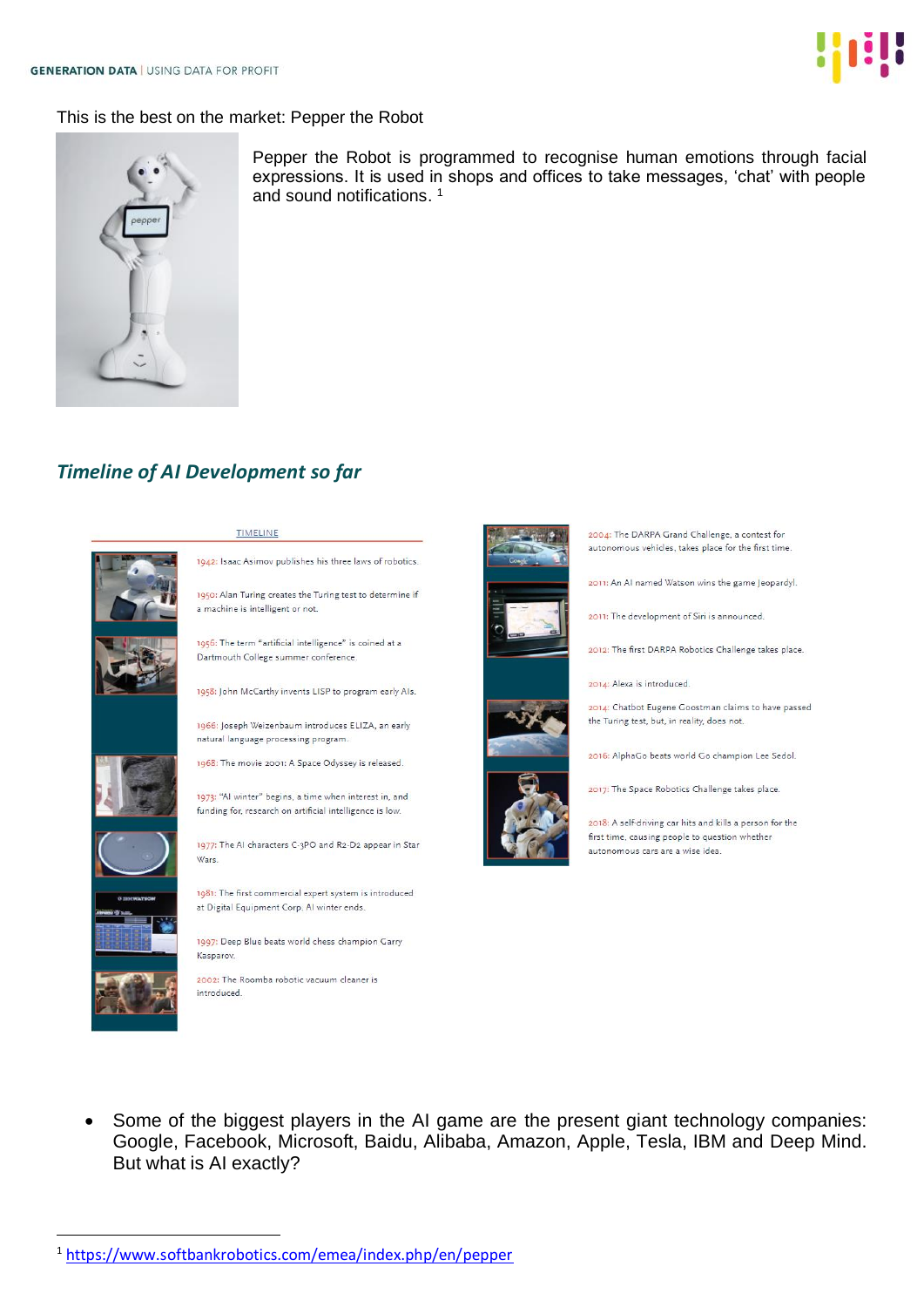

• A recent global consumer survey revealed that only 33 percent of consumers think they use an AI-enabled device or service, while 77 percent actually use AI technology. <sup>2</sup>

#### **What is AI?**

Based in Questions:

- Can Computers think?
- Can they learn?
- Will computers ever match the creative and cognitive abilities of the human mind?

Artificial: something designed, created, programmed, made by humans Intelligence: this is trickier to define.

AI covers a large area of computer science research, which has grown so large that it encompasses many disciplines making it difficult to limit exactly what it is or isn't. For example, Cognitive Computing was once considered part of AI as the goals were so intertwined, but CC has since forked to become its own science.

Simple definition of Merriam-Webster, which defines AI as "the capability of a machine to imitate intelligent human behaviour."<sup>3</sup>

It's a way to program machines or computers to carry out tasks or respond to queries with human intelligence. By taking thousands of data points and setting rules (an algorithm) for the problem-solving process modelled on human neural networks, AI can provide human-like responses.

- When IBM's Deep Blue beat Grandmaster Garry Kasparov in 1997: do you think that this victory meant that Deep Blue was intelligent? Deep Blue had been programmed (by a human) to calculate 200 million possible chess moves a second and had the memory and processing power and speed to calculate billions of move permutations.<sup>4</sup>
- But it only had this one task- in that respect it was an instance of what we now call weak (or narrow) AI. Weak AI is one of the key definitions in data driven learning and analysis. Others are:
	- Weak AI: Weak AI tends to be machine learning focused on doing one kind of task. Weak AI might also simply be an intelligent algorithm, which is a set of rules a computer follows to solve a problem.
	- Strong AI: machine intelligence that follows the same patterns as human learning: end result being the possession of well-rounded human intelligence
	- Machine Learning/ Deep Learning: a type of AI where a computer can automatically learn and improve from experience without being programmed. Machine learning is really a series of algorithms that give the computer the ability to learn. An algorithm looks at the data and then makes predictions and decisions based on that information<sup>5</sup>
	- Algorithm: a set of steps that are followed to solve a mathematical problem or to complete a computer process.

<sup>&</sup>lt;sup>2</sup> <https://articles.bplans.com/how-artificial-intelligence-can-help-small-businesses/>

<sup>&</sup>lt;sup>3</sup> <https://www.merriam-webster.com/dictionary/artificial%20intelligence>

<sup>&</sup>lt;sup>4</sup> [https://www.scientificamerican.com/article/20-years-after-deep-blue-how-ai-has-advanced-since](https://www.scientificamerican.com/article/20-years-after-deep-blue-how-ai-has-advanced-since-conquering-chess/)[conquering-chess/](https://www.scientificamerican.com/article/20-years-after-deep-blue-how-ai-has-advanced-since-conquering-chess/)

<sup>&</sup>lt;sup>5</sup> <https://expertsystem.com/machine-learning-definition/>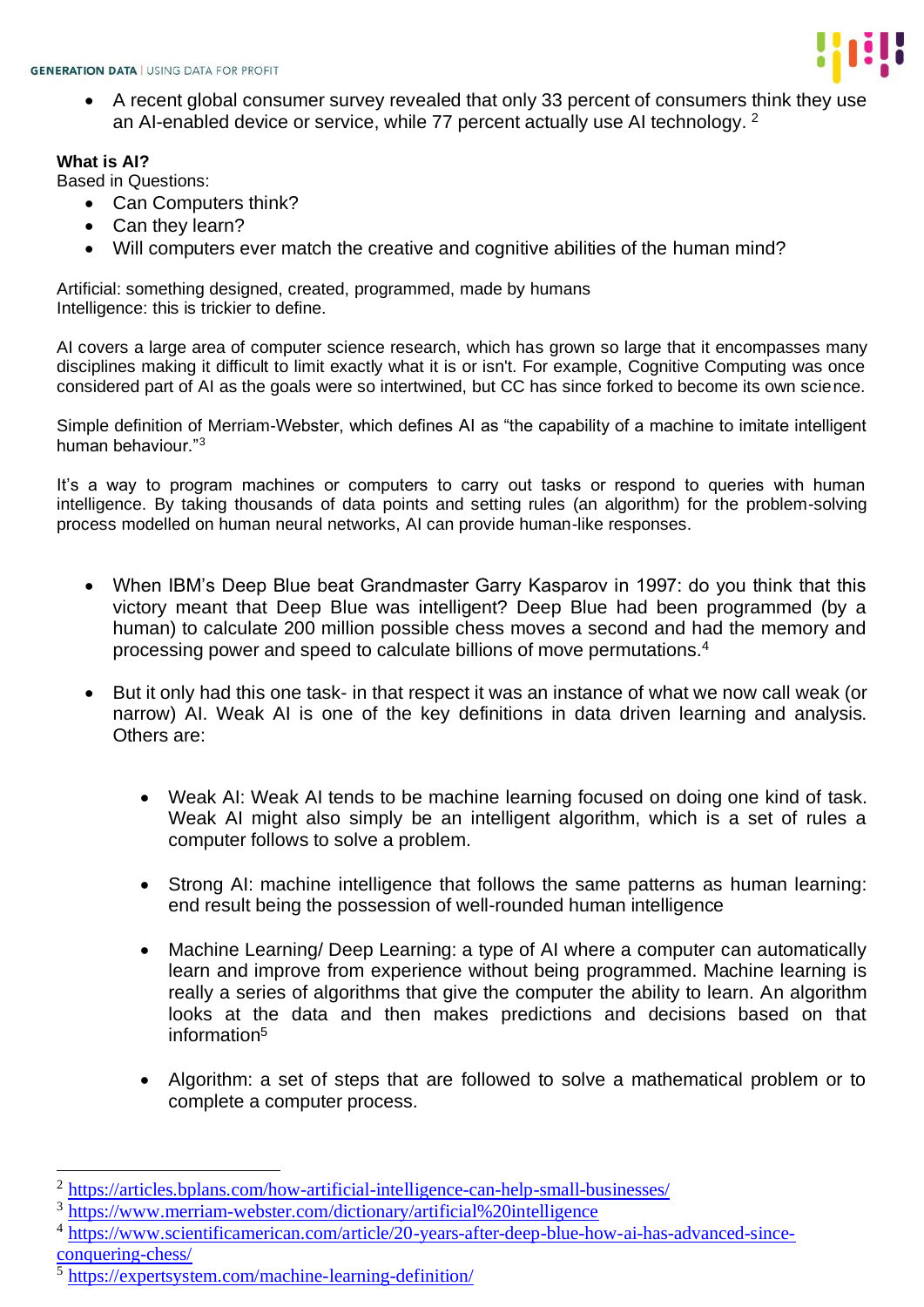

- Speech Recognition: the ability of a computer to identify human speech and respond to it.
- Natural Language Processing: the ability of a computer to understand human spoken and written language.
- Internet of Things (IoT): the interconnection via the internet of computing devices embedded in everyday objects, enabling them to send and receive data.

### **The AI Effect:**

• occurs when something that is AI becomes such a standard part of our experience that we no longer think of it as AI. For example, speech recognition was once considered an essential part of AI. Today, it seems rather normal.

## **EVOLUTION THROUGH GAMING**

- 1997: IBM's Deep Blue v Garry Kasparov: super computing
- 2011: IBM's WATSON wins Jeopardy
- 2015: AlphaGo beat Fan Hui (1981–), the European Go champion. AlphaGo is an AI designed by DeepMind, a company that is now part of Google. Go is an ancient strategy game invented in China more than 2,500 years ago! The rules are simple. Two players take turns laying down black and white stones on a board. If the stone of one colour is surrounded by the other colour, the stone is taken prisoner. The player who captures the most prisoners and territory on the board wins. Though it sounds simple, Go is much more complicated than chess. In chess, there are 20 possible opening moves. On a Go board, the first player has 361 possible moves!
- 2017: The newest version of the Go-playing AI, called AlphaGo Zero, learned to play the game just by playing against itself! **Machine Learning**
- Now: IBM's WATSON uses machine learning in the health service to read x-rays **Image Processing**

#### **How does AI differ from Machine Learning?**

- AI despite all the rhetoric really boils down to be a computer program or set of algorithms that does something seemingly clever. It can be a simple knowledge based agent with a set of rules: a pile of if-then statements in a procedural program or a complex Bayesian network. <sup>6</sup>
- The consensus and general belief is that Machine learning is a subset of AI. Furthermore, the science builds algorithms that allow machines to learn to perform tasks from data that they process or obtain themselves instead of being explicitly programmed.
- However that definition is somewhat ambiguous as the notion of possession of data begs the question as to its origin for example if we populate the knowledge base in an AI agent with sentences that provide a representation of the world model then that isn't learning or intelligence its simply programming.

<sup>6</sup> [https://www.scribd.com/book/353907395/Machine-Learning-Adaptive-Behaviour-Through-Experience-](https://www.scribd.com/book/353907395/Machine-Learning-Adaptive-Behaviour-Through-Experience-Thinking-Machines)[Thinking-Machines](https://www.scribd.com/book/353907395/Machine-Learning-Adaptive-Behaviour-Through-Experience-Thinking-Machines)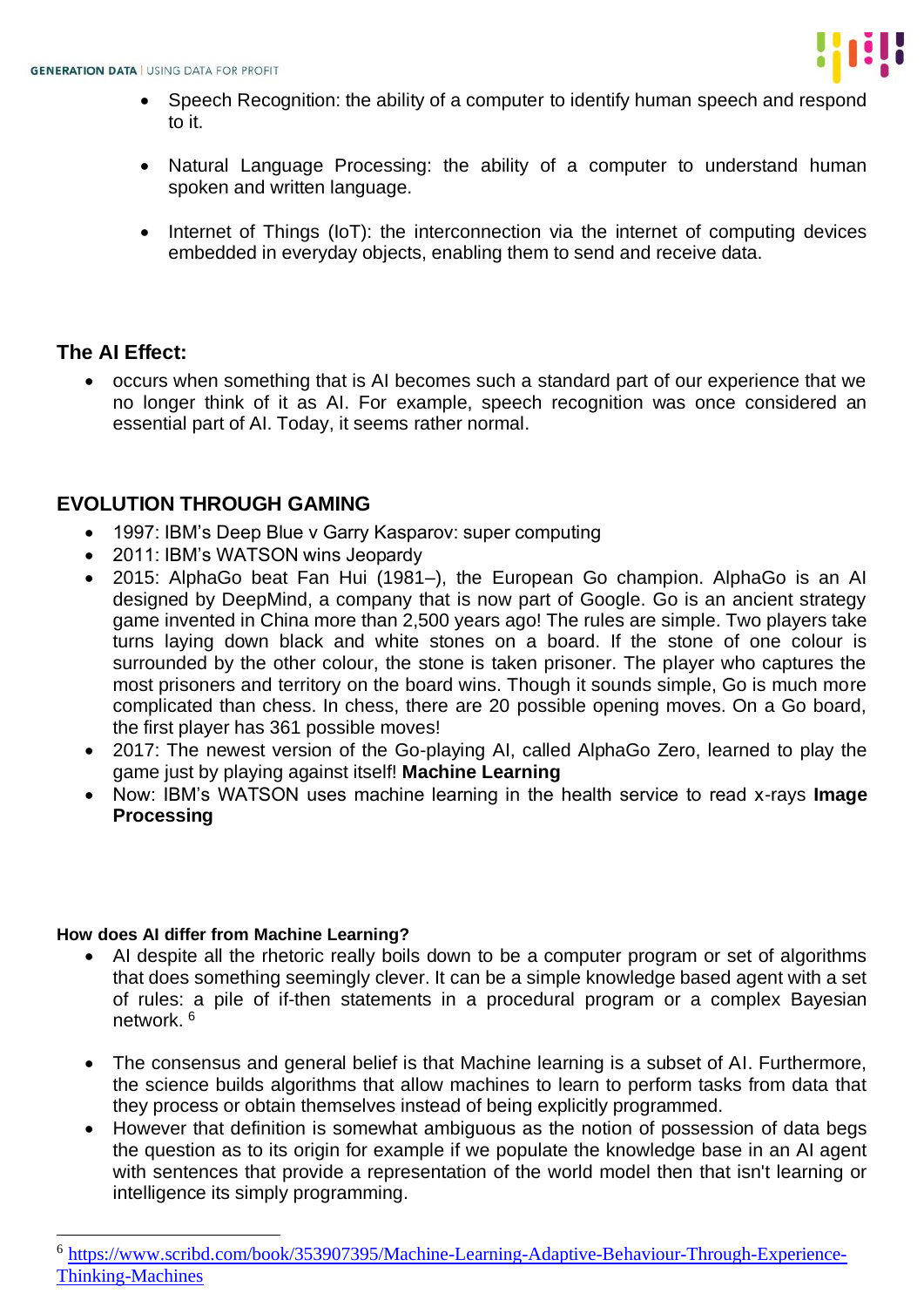- Hence the goals of machine learning is to reduce the amount of predetermined knowledge that is imparted to an agent and to let the agent learn about its environment itself through the continual assessment of the data, the precepts, it receives through its own sensors.
- In the last decade, machine learning has produced a deluge of applied AI applications an extremely limited scope of intelligence – such as software robots, which manifest themselves as chat bots, web bots, interactive voice recognition (IVR) systems, and automated software that perform the high-volume repeat tasks like payroll, accounting, finance, order management, and HR in business and loan, claims and mortgage approvals in commerce.
- Many of us also of us have Siri, Alexa, Google Assistant or similar on our phones or in our homes. These devices store the data we provide them with, analyse it through algorithmbased processes and apply machine learning and simple pattern matching to predict our behaviour: movies, music, we might like etc.
- These devices interact with other 'smart' devices through **IOT** sensors: lights, household appliances, watches, cars etc.
- All of the examples in the last paragraph are applied AI or weak AI that uses different techniques for machine learning. Apple's, Siri for example, uses a huge body of speech segments contained in a database, of words it thinks it understands as this was the product of machine learning. Then Siri tries to figure out what you said. It doesn't understand English (or any other natural human language), but it can compare your words against a large set of templates that lead to specific actions. Now that might seem very smart.
- However, Siri is not capable of "learning" how to do new things. It can be extended and expanded, but it will never do something that it wasn't programmed to be able to do. All it can do is figure out which of the things it can do best matches with what it understands you spoke to it. Typically, Siri, Alexa and the other personal assistants tend to use a combination of Natural language processing - the ability to understand human language and converse in it and some Machine learning, which uses an ML algorithm for tasks such as interactive voice recognition (IVR).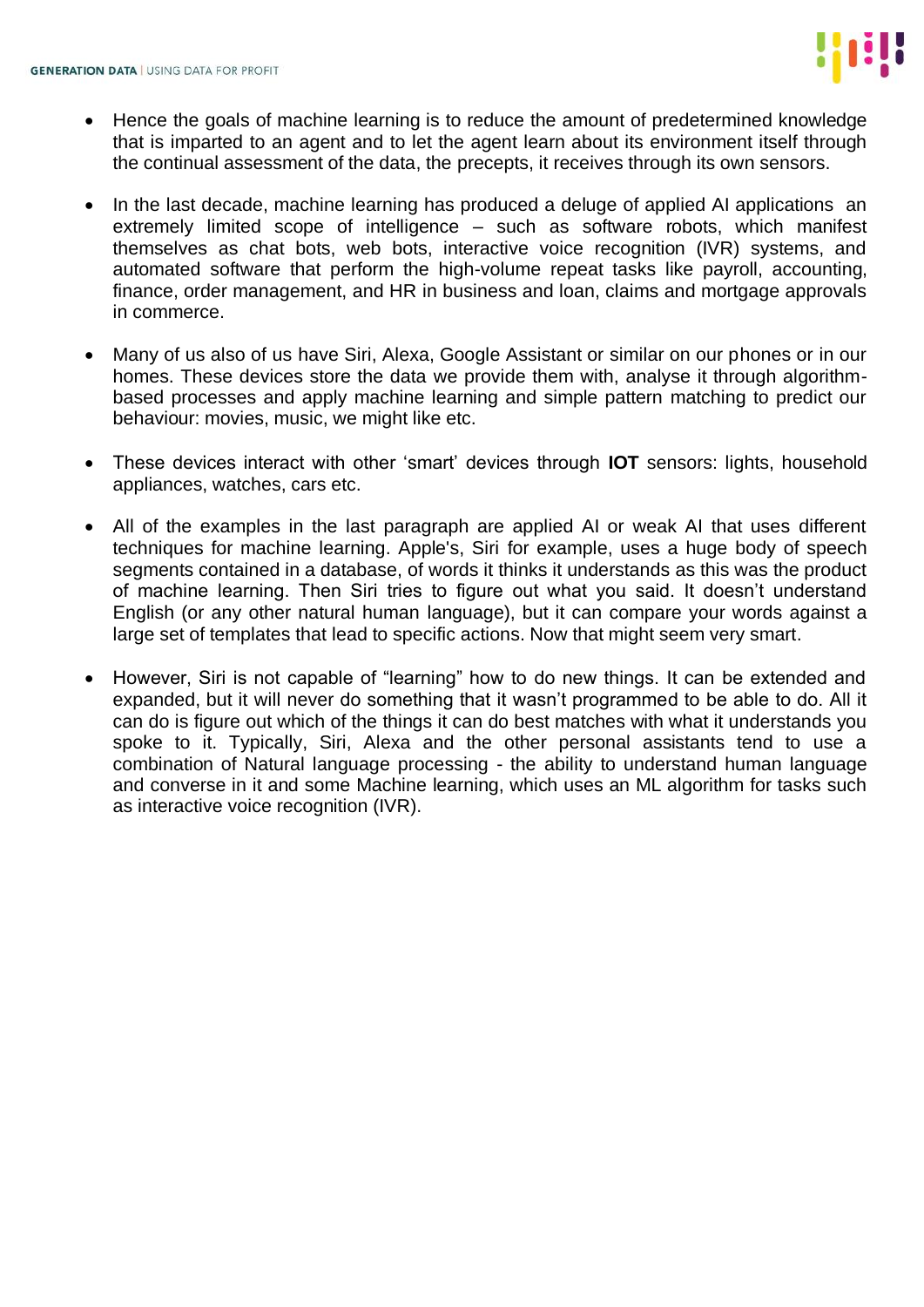# **Examples – Enterprise using Machine Learning**



#### **SonarHome, Poland** <https://www.facebook.com/sonarhomepl/>

SonarHome is a start-up that works in the iBuying model (instant buying), which allows for quick and convenient sale of apartments. This business is based on the platform, which, thanks to machine learning and Sonar Home analytics, enables quick property valuation. Data about localization, size and legal status are confronted with data from popular Polish real estate services lie OLX or Otodom. After getting the value, the SonaHome representative checks the property and negotiates the final price. Then SonarHome buys the property and prepares it for sale. It charges 6 to 10 percent commission for the service of accelerating the sales process.

**Source:** Sonar Home. Technologiczny klucz do mieszkań, Forbes , Listopad 2019

## **Voice Lab AI, POLAND**

<https://www.voicelab.ai/>

Voice Lab AI is a Polish company dealing with the processing and understanding of speech. The company conducts research and development, creating new algorithms based on artificial intelligence.



One of the main investorS in Voice Lab AI underlines the crucial meaning of collecting data in form of conversation. To develop AI which will be able to effectively process and recognize, huge amount of data is needed. The voice recorded from the radio is not enough. To teach the AI to recognize the voice, many hours of conversations are required, which differ in transcription, voice and background noise. To understand the scale of the data, it is worth to mention that Google uses 20 thousand recordings to develop its own system.

**Source:** Czarno na białym. Rozmowa z Jackiem Kawalcem, Forbes. 01/2020

### DEEP LEARNING

- Deep learning is a specific machine learning algorithm which automatically learns features, employing a neural network to do so. It is the application of deep artificial neural networks that contain many layers.
- A **neural network** is called such because at some point in history, computer scientists were trying to model the brain in computer code. The eventual goal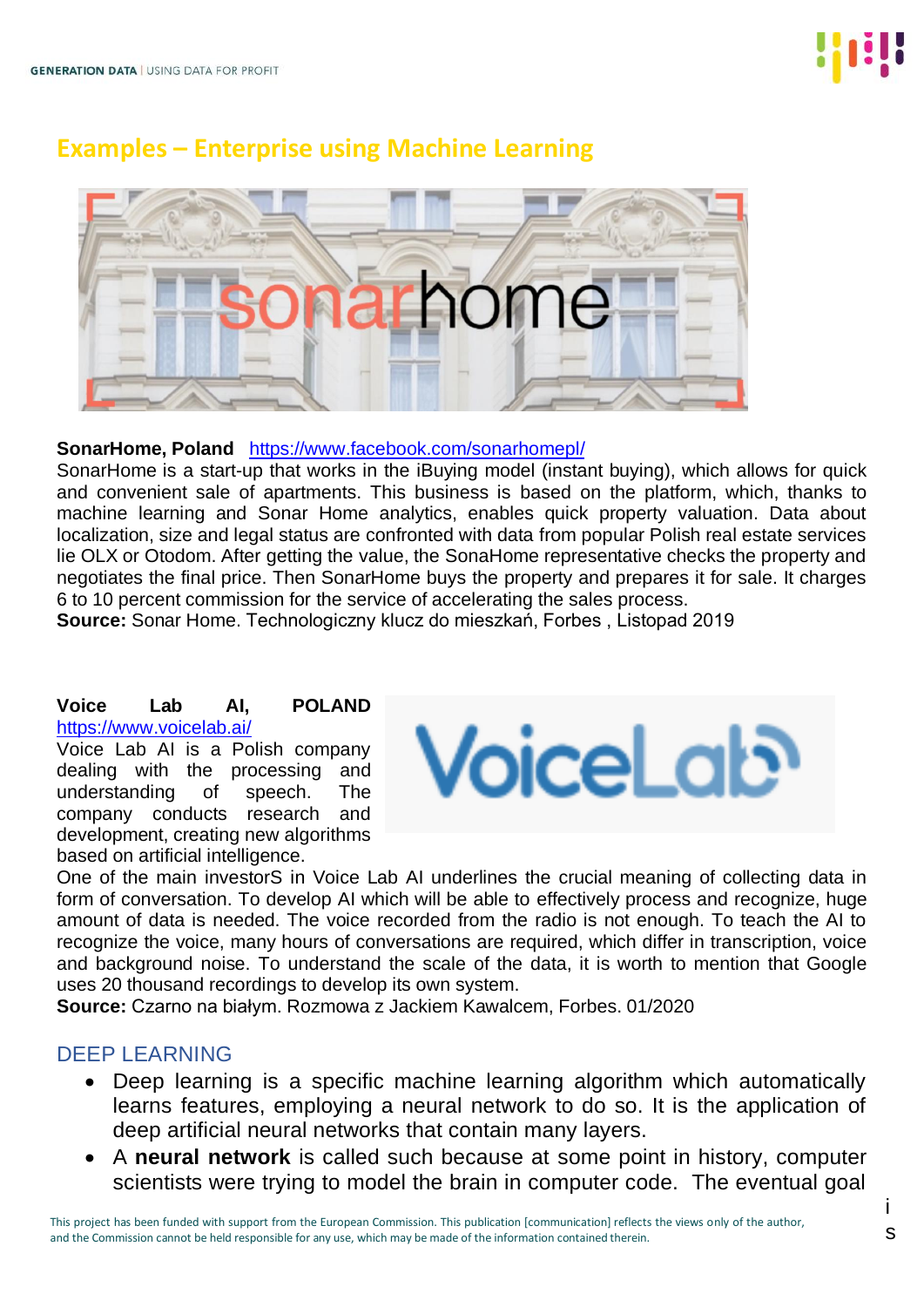

to create an "artificial general intelligence", a program that can learn anything you or I can learn.

- Currently neural networks are very good at performing singular tasks, like classifying images and speech. Unlike the brain, these artificial neural networks have a very strict predefined structure.
- The brain is made up of neurons that talk to each other via electrical and chemical signals (hence the term, neural network). We do not differentiate between these 2 types of signals in artificial neural networks, so from now on we will just say "a" signal is being passed from one neuron to another.
- Signals are passed from one neuron to another via what is called an "action potential". It is a spike in electricity along the cell membrane of a neuron. The interesting thing about action potentials is that either they happen, or they don't. There is no "in between". This is called the "all or nothing" principle.
- Thus, we can think of a neuron being "on" or "off". (i.e. it has an action potential, or it doesn't)
- What does this remind you of? If you said "digital computers", then you would be right!
- Binary classification is perfect for the machine learning algorithm of deep learning.

"Encoded in the large, highly evolve sensory and motor portions of the human brain is a billion years of experience about the nature of the world and how to survive in it.… Abstract thought, though, is a new trick, perhaps less than 100 thousand years old. We have not yet mastered it. It is not all that intrinsically difficult; it just seems so when we do it." - Hans Moravec, Mind Children (1988)

# IoT: Internet of Things – IIOT- Industrial Internet of Things & Big Data

IoT has emerged in as a new trend in the past few years where mobile devices, smart transportation, public facilities and home appliances can all be used as data acquisition equipment in IoT: Devices 'talk' to one another and relay data – geographical, environmental, logistical.

IoT offers a platform for sensors and devices to seamlessly communicate within a smart network enabled environment, enabling information sharing across platforms: a large number of communication devices are embedded into sensor devices in the real world- and these devices sense and transmit data using embedded communication devices: Bluetooth, Wi-Fi, GSM, RFID. Over 50 Billion devices expected to be connected in 2030 with the big market drivers being: Internet oriented (cloud), sensors, and data management systems (knowledge).<sup>7</sup>

IoT Big data is different from normal big data collected in terms of characteristics because of the various sensors and objects involved during data collection and complications of hardware automation and embedded systems: subject to the physics of the landscape – need for hardware

<sup>&</sup>lt;sup>7</sup> [https://news.strategyanalytics.com/press-release/iot-ecosystem/strategy-analytics-internet-things-now](https://news.strategyanalytics.com/press-release/iot-ecosystem/strategy-analytics-internet-things-now-numbers-22-billion-devices-where)[numbers-22-billion-devices-where](https://news.strategyanalytics.com/press-release/iot-ecosystem/strategy-analytics-internet-things-now-numbers-22-billion-devices-where)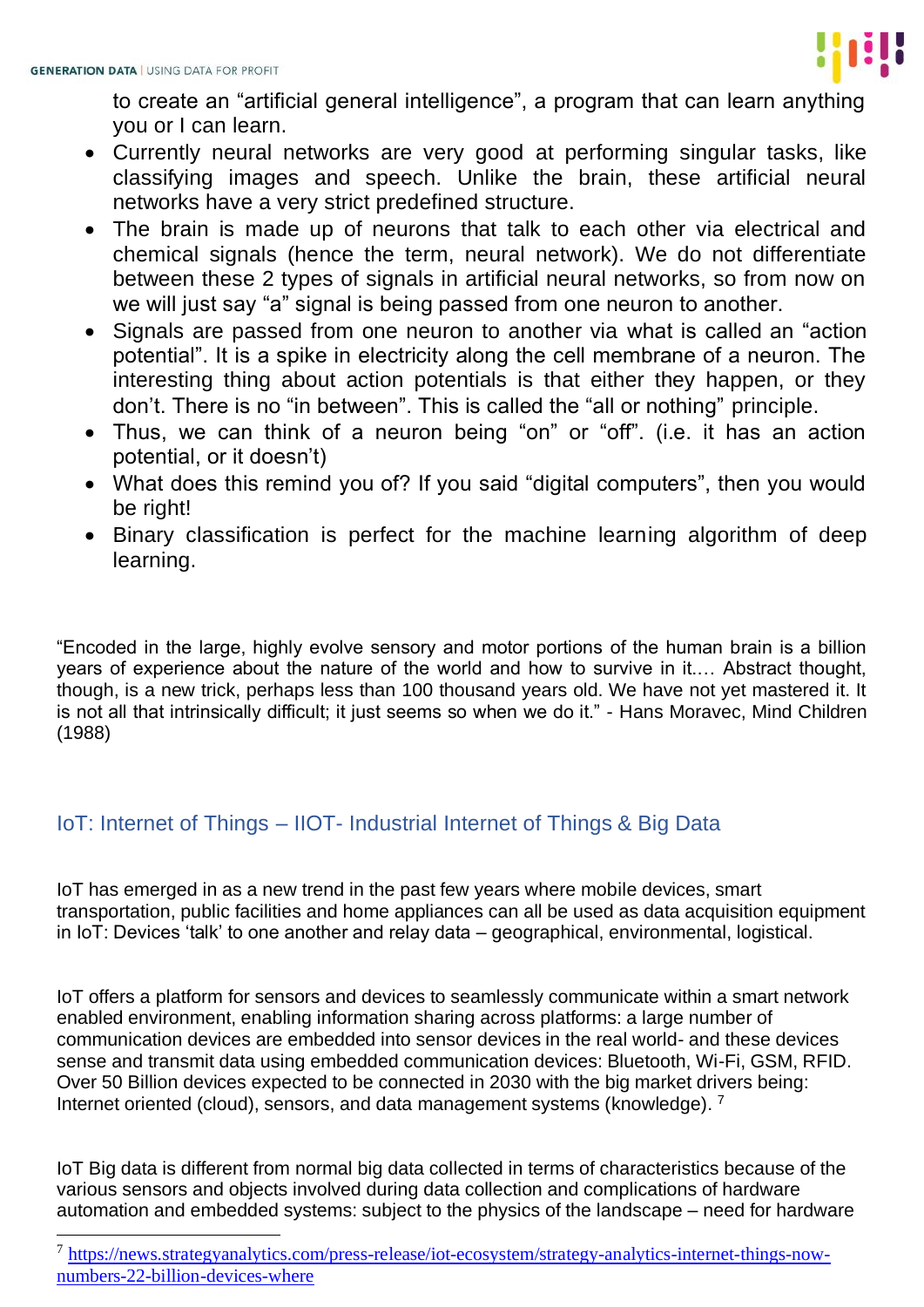

engineering and material science.

However, implementing IoT could have huge benefits for communication and collaboration, particularly in concepts such as Smart Cities, Smart Retail, Smart Ageing or even the Super Connected home.

What is needed is the next generation of big data technologies that can extract the value from the massive volume of data, in various formats, by enabling high-velocity capture, discovery and analysis. In simplified terms this means that the business opportunities lie in: data sources, data analytics, especially real time analytics and presentation of the results – the Management systems and reporting tools for data.

These big data analytics require all sorts of technologies and tools that can transform a large amount of structured, unstructured and semi-structured data into more understandable data and metadata formats for analysis: algorithms are needed to analyse patterns, trends, correlations etc over a variety of time horizons.



# BLOCKCHAIN

### **What is BlockChain: the buzzword**

Blockchain is a technology that can allow individuals and companies to make instantaneous transactions on a network without any middlemen (if they are decentralized). Transactions made on blockchain are completely secure, and, by function of blockchain technology, are kept as a record of what happened. Cryptographic encryption algorithms ensure that no record of a transaction on blockchain can be altered after the fact

Put simply it is a chain of blocks that contain information: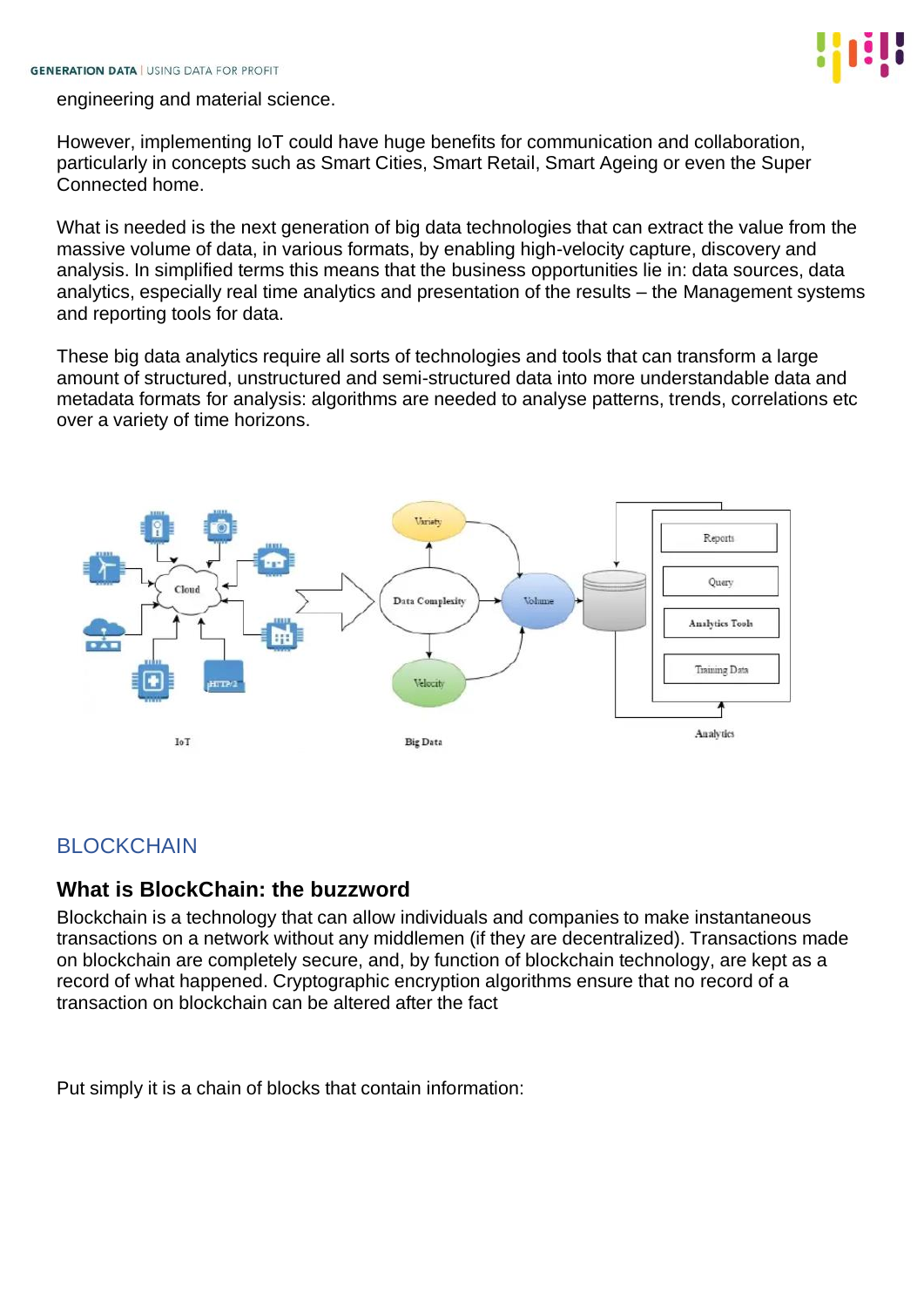**GENERATION DATA | USING DATA FOR PROFIT** 







A block contains data, its hash, and the hash of the previous block. Now let us get a little deeper in the explanation:

Data: The data stored depends on the type of block. For example with a cryptocurrency it might contain information on the sender, receiver, and the amount of the transaction.

Its hash: Once a block is created the hash is calculated. The hash is unique, basically it is the fingerprint for the block. It identifies both the block and its contents.

Hash: Hash of the previous block.



Chain goes something like this: first block is called a Genesis Block

# **Example of Use:**

Let's say that the lemonade stands in a town are all using blockchain technology to process transactions.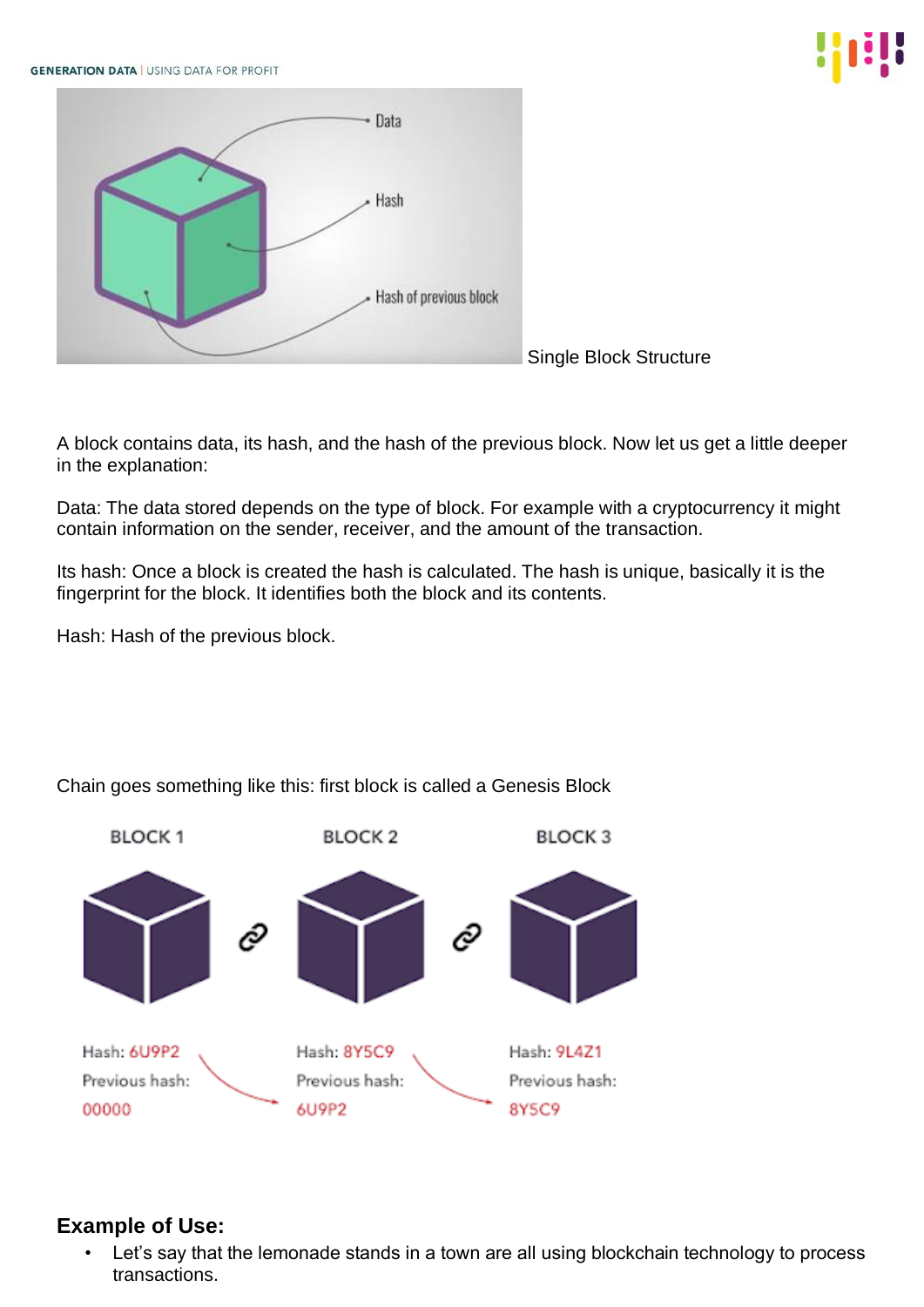

- Say John buys a lemonade from Sandy's lemonade stand. On John's copy of the blockchain, he marks that transaction down: "John bought Lemonade from Sandy, €2." His copy gets spread around town to all the lemonade stands and lemonade buyers, who add this transaction to their own copies. By the time John has finished drinking that lemonade, everyone's blockchain ledger shows that he bought his lemonade from Sandy for  $E$ .
- **Verification:** In reality, everybody else wasn't just adding his new block of data…. They were verifying it. If his transaction had said, "John bought Lemonade from Rishi, €500," then somebody else would have (automatically!) flagged that transaction. Maybe Rishi isn't an accredited lemonade salesperson in town, or everybody knows that that price is way too high for a single lemonade. Either way, John's copy of the blockchain ledger isn't accepted by everyone, because it doesn't sync up with the rules of their blockchain network.

## **Key Benefits**

Instantaneous: Blockchains built for speed can process and verify transactions more quickly than the alternative systems. This might seem counterintuitive, because the lemonade example makes it sound like everyone has to copy everything that happens to the chain. But in actuality, these transactions can get processed by computers in milliseconds <sup>8</sup>

Transparency: Since everyone in a blockchain network has access to the ledger and the rulebook, nobody involved gets left behind. You can see who owned or paid or gave or did what, at various points in time, whenever you want or need. It's a totally transparent system

Peer-2-Peer (P2P) Security : Communication occurs directly between peers without a central authority or middle man. Since everyone has a copy of the ledger that they use to validate the newest version, it's a democratically secured system, too. There's no single company or agency with extra power. Everyone is in charge

Programmable: The transactions can be programmed. Users can set up algorithms and rules that automatically trigger transactions between nodes.

<sup>8</sup> <https://www.fundera.com/blog/blockchain-explained>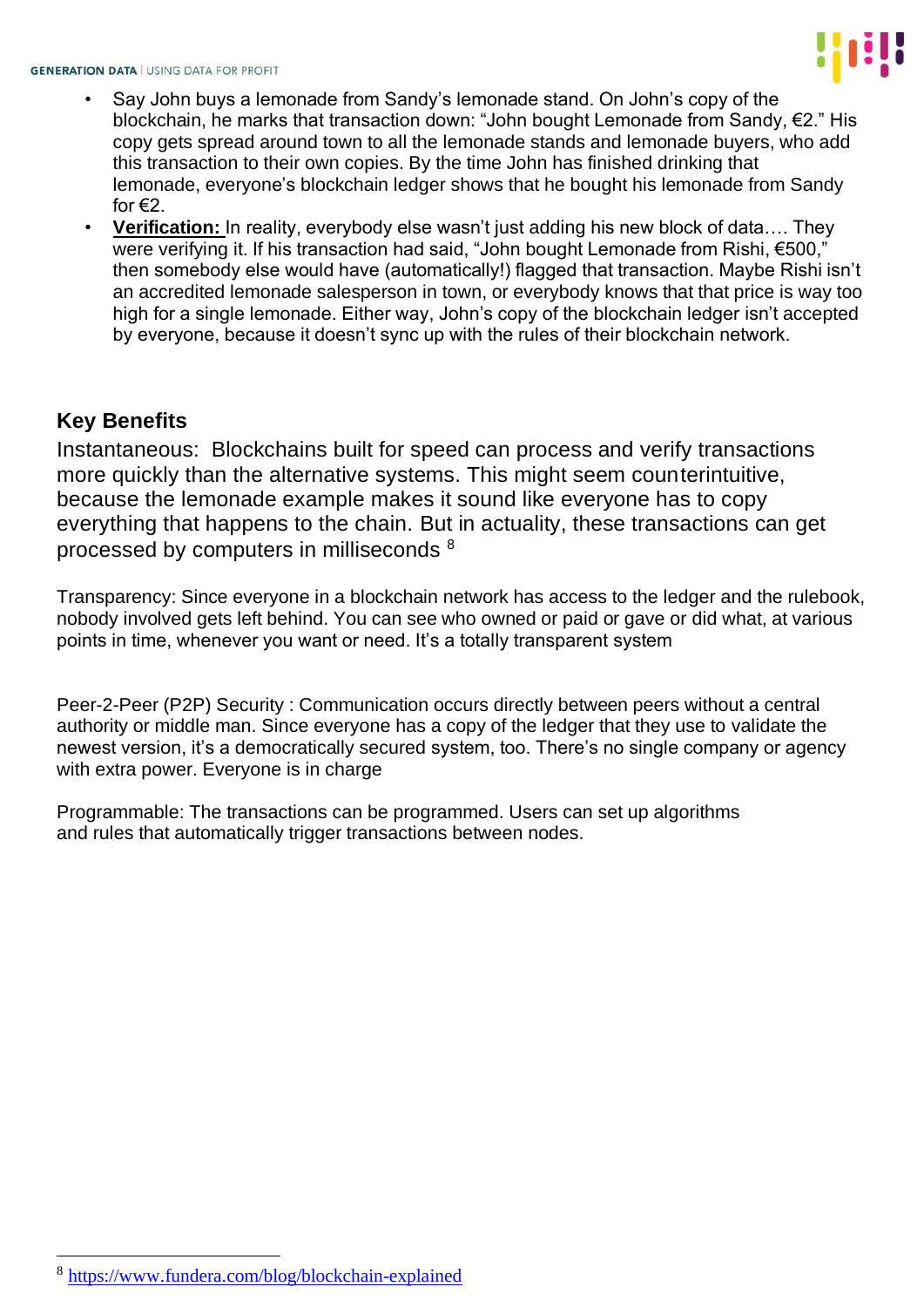

A Basic Blockhain Network

"

Picture a spreadsheet that is duplicated thousands of times across a network of computers. Then imagine that this network is designed to regularly update this spreadsheet and you have a basic understanding of the blockchain." **BlockGeeks** 

The information is constantly reconciled into the database, which is stored in multiple locations and updated instantly. That means the records are public and verifiable. Since there's no central location, it harder to hack since the info exists simultaneously in millions of places.

In essence, the blockchain is the particular organisation of hashchains inside another hashchainthe purpose of the external hashchain is to replace the central access point that could be controlled and potentially abused by human interaction.

## Real World use

Maersk: Has blockchain based projects for maritime logistics to explore potential cost savings. This is due to the expense of verifying freight documents which is sometimes more costly than the shipping. This expensive process involves over 200 persons that includes agents, government officials, and agencies

DeBeers: Uses the technology to track the import and sale of diamonds.

Farm to Fork traceability: with blockchain technology if something is contaminated you can now destroy specific batches and not everything, which has been the normal practice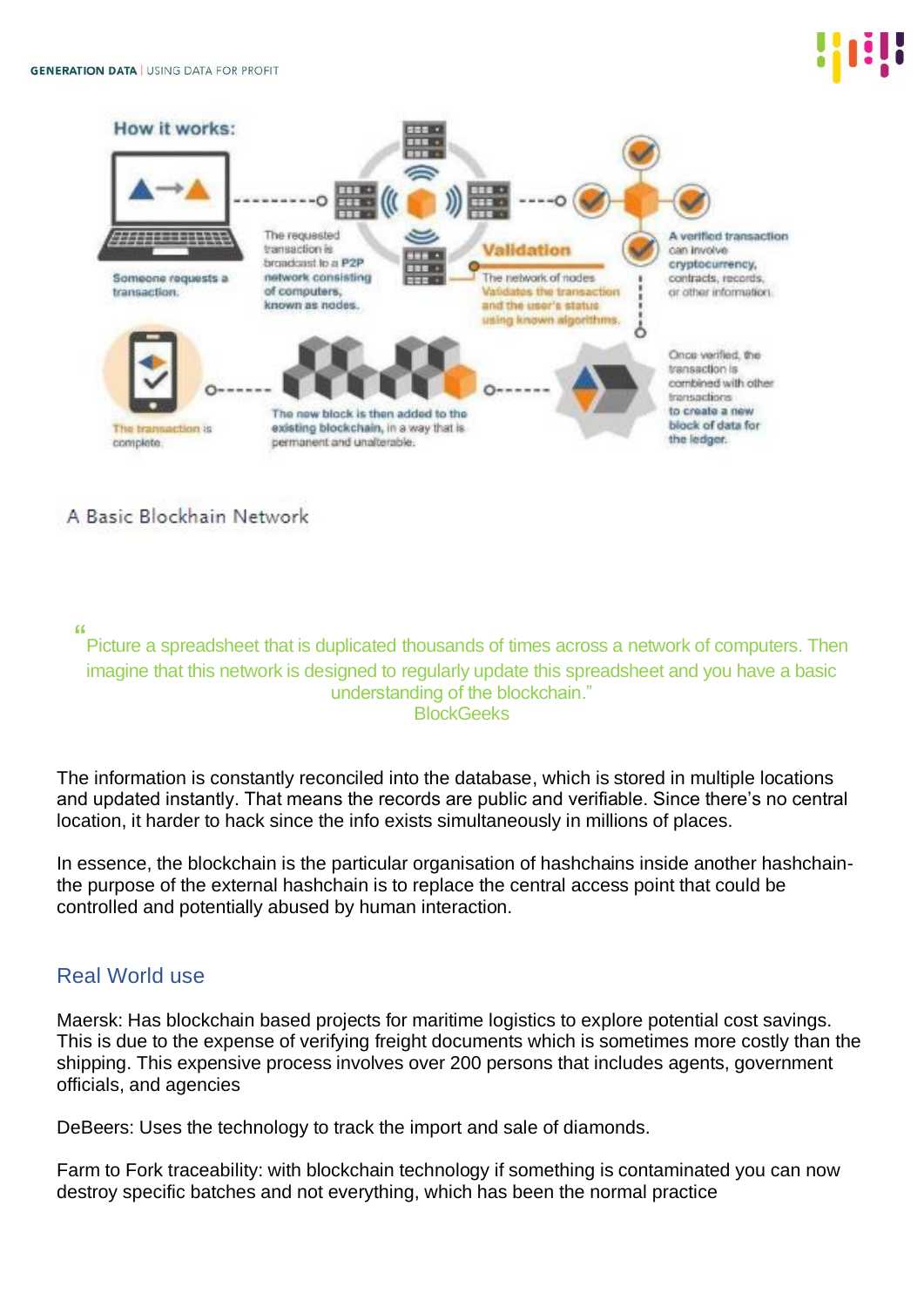## How simple AI has been used in Business so far: applications

- Customer Service / Sales
	- o Answering basic questions
	- o Correct redirecting
	- o Automated marketing
	- o Upselling
	- o Specialised Issue solving is faster
	- o Reduce time on phone
	- o Autoresponders and contacts
	- $\circ$  Logistics warehouse management
- Detecting Fraud
	- o Area Code Detection
	- o Out of Habit detection
	- o Falsifying Credentials
	- o Facial Recognition
	- o Security Threat analysis
	- o
- User Data Abstraction
	- o Automate meetings
	- o Product Failure Predictions
	- o Website Lead success
	- o Potential Product suggestion
- Predicting Area Failures
	- o Machinery repair cycles
	- o Nonoptimal production
	- o Customer Patterns
- Mass Monitoring
	- o Production Output
	- o Worker Health
	- o Customer Service Speed
	- o Acquisition Rates
- Finance Risks
	- o ROI Analysis
	- o Audience Analysis
	- o Future Working Capital Analysis
- Regulation
	- o Built in law books
	- o Auto law updates
	- o Monitoring made easy
	- o Audit Compliance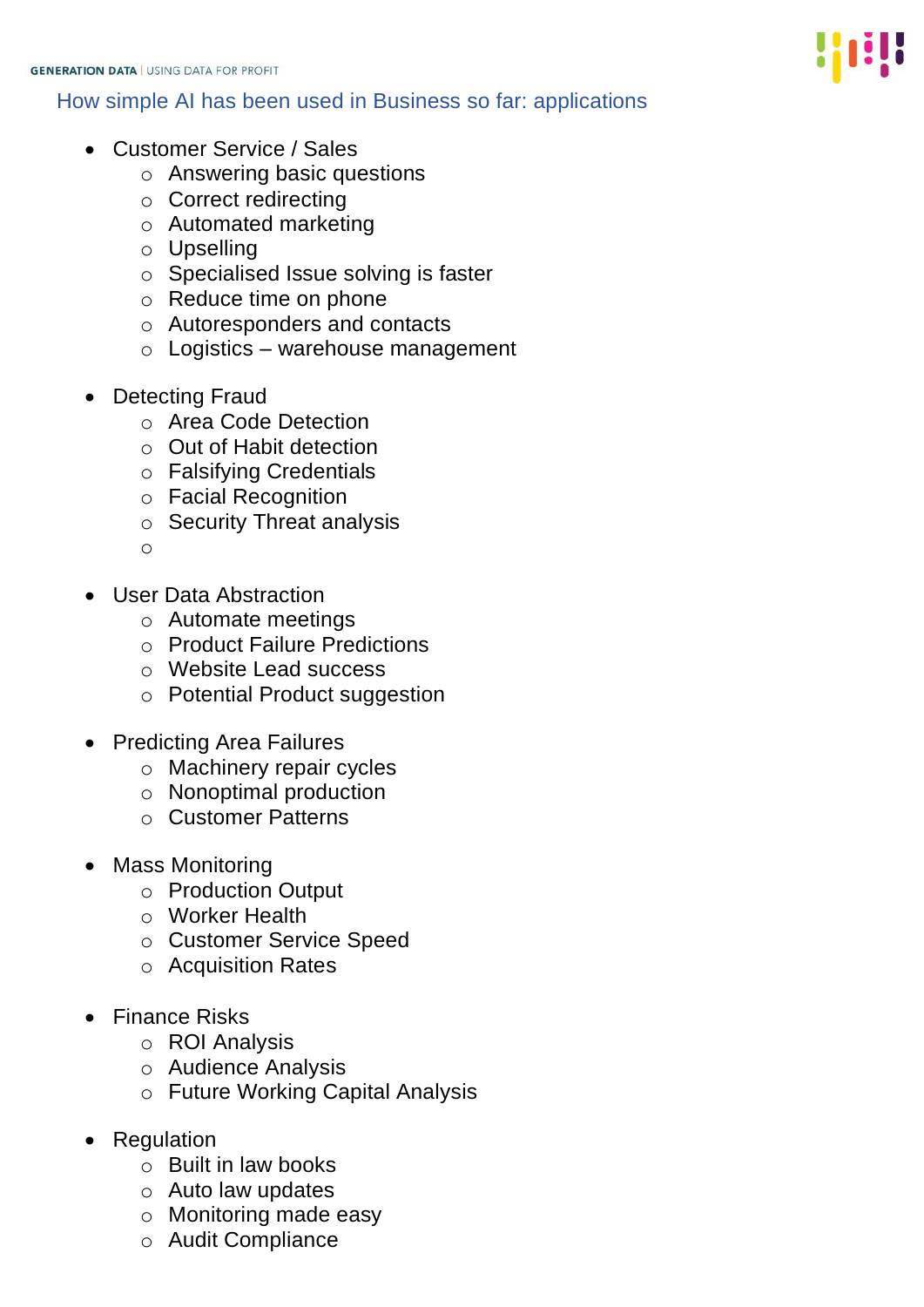Future Trends:

- Energy
	- o Smart Metering
	- o Smart Grid
- Smart Supply Chains
	- o Diagnostics factory equipment
	- o JIT Ordering
	- o In-transit visibility
	- o Customer data
	- o Automating price plans
- Smart Transport
	- o E-plates
	- o Weather monitoring
	- o Congestion / smart lights
	- o Engine health
	- o Driver health
- Smart Agriculture
	- o Climate conditions
	- o Soil health
	- o Plant health
	- o Animal Welfare

Benefits of AI for small business

Can demonstrate expansion areas Customer understanding Customer Service automation

Rapid improvement Cheap – only needs data Data can be sold – addendum (GDPR) Ai RESULT DATA CAN BE SOLD

Challenges for future tech

- Efficient Teaching + Efficient Learning
- Humans can learn from very few examples
- Machines (in most cases) need thousands/millions of examples
- High accuracy in complex pattern matching tasks is difficult
- Specialised domain expertise needed
- Privacy & Security
- Heterogeneity: different sensors, datasets etc, how do they relate to each other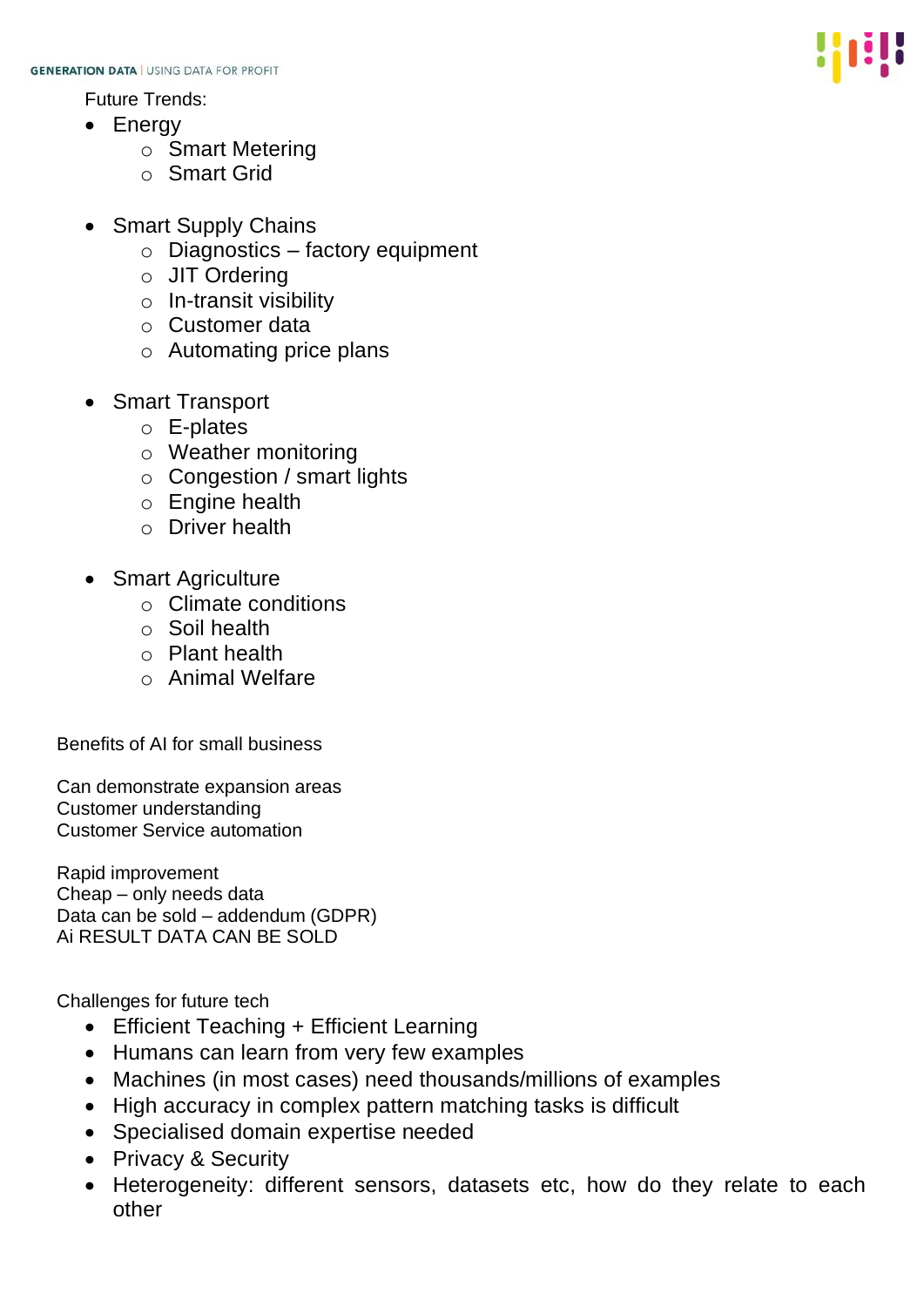# The next big thing: AR / VR: Augmented Reality & Virtual Reality

Difference between AR and VR

- o Augmented reality takes our current reality and adds something to it. It does not move us elsewhere. It simply "augments" our current state of presence, often with clear visors- snapchat filters, Pokemon Go, Google glasses
- o Virtual reality is able to transpose the user. In other words, bring us someplace else. Through closed visors or goggles, VR blocks out the room and puts our presence elsewhere – we're talking about those boxy, closed headsets with high resolution displays, lenses and head-tracking sensors. They are designed to visually immerse the wearer in 360-degree videos and computer-generated animation with 3D audio and vibrating or rumbling accessories and controllers to enhance the effect.<sup>9</sup>





For the things we have to learn before we can do them," wrote Aristotle, "we learn by doing them."

Since 350BC, and probably long before, humankind has recognised the value – and potential contradiction – in "learning by doing". More recently, though, the concept described in Aristotle's Nicomachean Ethics has been bolstered by further scientific evidence.

Last year, a University of Chicago study found that students who physically experience scientific concepts, such as the angular momentum acting on a bicycle wheel spinning on an axel that they're holding, understand them more deeply and also achieve significantly improved scores in tests.<sup>10</sup>

Some organisations and businesses have acknowledged the same underlying principle for a long time. In the aviation industry, for example, flight simulators have been used to train pilots to fly more complicated aircraft for decades. The benefits in terms of safety, cost and learning are obvious, but the characteristics of aviation gave it an advantage that many other industries and many other types of learning haven't been able to enjoy- until now.



<sup>&</sup>lt;sup>9</sup> [https://medium.com/@kavithakavy/what-is-the-difference-between-augmented-reality-ar-and-virtual](https://medium.com/@kavithakavy/what-is-the-difference-between-augmented-reality-ar-and-virtual-reality-vr-23071bc8ff9d)[reality-vr-23071bc8ff9d](https://medium.com/@kavithakavy/what-is-the-difference-between-augmented-reality-ar-and-virtual-reality-vr-23071bc8ff9d)

<sup>&</sup>lt;sup>10</sup> <https://news.uchicago.edu/story/learning-doing-helps-students-perform-better-science>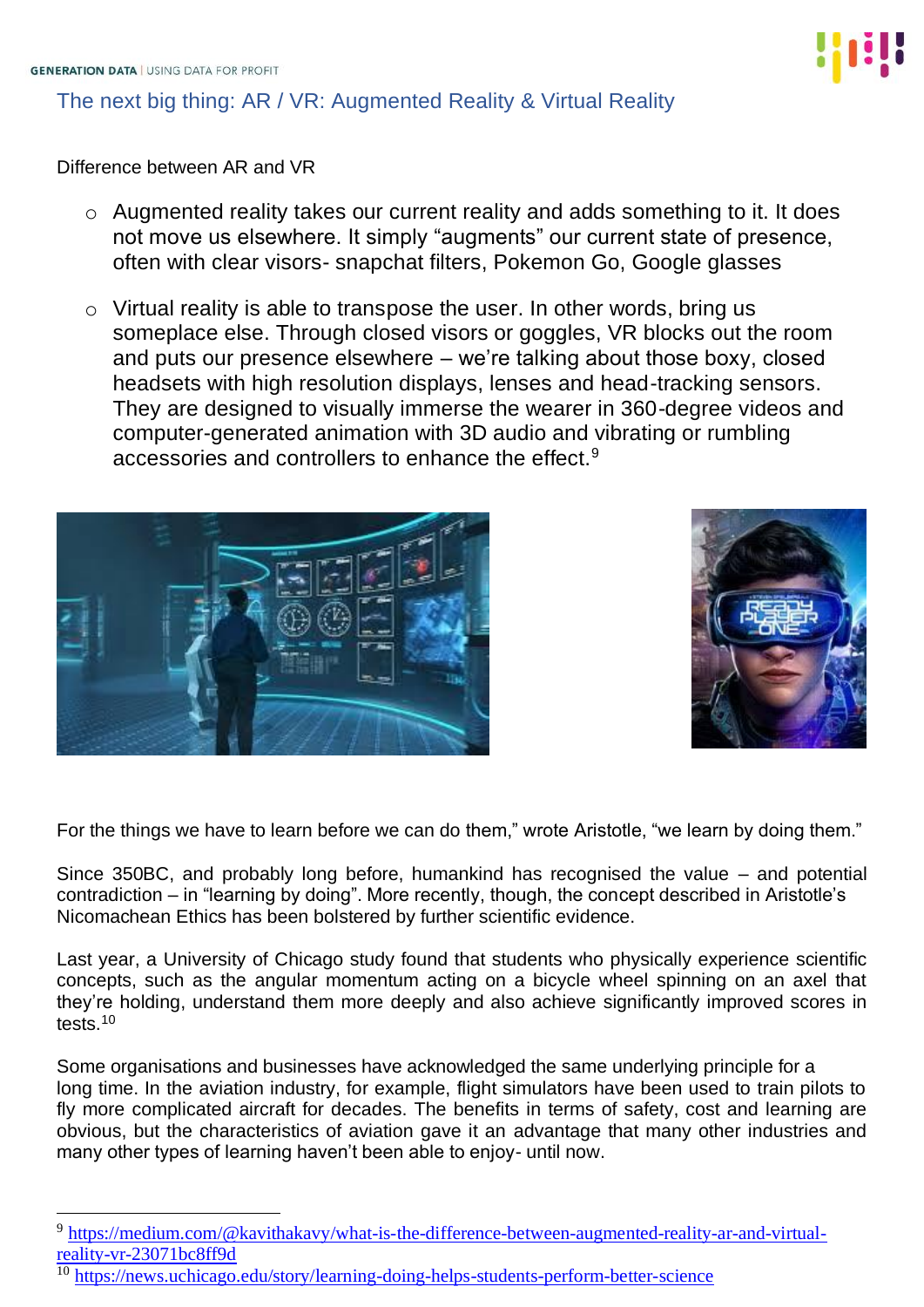Heralded as the most significant technological innovation since the smartphone, virtual reality is poised to transform our very notions of life and humanity. Though this tech is still in its infancy, to those on the inside, it is the future. VR will change how we work, how we experience entertainment, how we feel pleasure and other emotions, how we see ourselves, and most importantly, how we relate to each other in the real world.

But VR isn't simply a new form of media; it sweeps away the barriers of all previous forms. Reading something on paper, hearing a voicemail, and even watching a YouTube video are all enjoyable, yet they're all limited. Each is a representation of the real thing, but it doesn't actually feel like the real thing at all

VR has grown from that chunky black box into the biggest technological revolution since the smart-

Phone. So far, VR has been dominated by PC accessories – the HTC Vive and Facebook-owned Oculus Rift – which have been in tens of thousands of gamers' houses for six months and Samsung's £80 Gear VR headsets which are powered by Galaxy phones.



Being immersed in another environment or viewing digital content over your field of view isn't just disrupting entertainment. Developers and startups continue to explore AR and VR's uses in industry, retail, education, healthcare, therapy and journalism.<sup>11</sup>

While both augmented reality and virtual reality are gaining speed, and are more relevant in our current marketplace than ever before as millions of users hunt Pokemon and Oculus Rift becomes a consumer ready device, they are still more than anything a toy for a small minority of marketers and tech enthusiasts

<sup>&</sup>lt;sup>11</sup> <https://www.raconteur.net/technology/virtual-and-augmented-reality-are-shaking-up-sectors>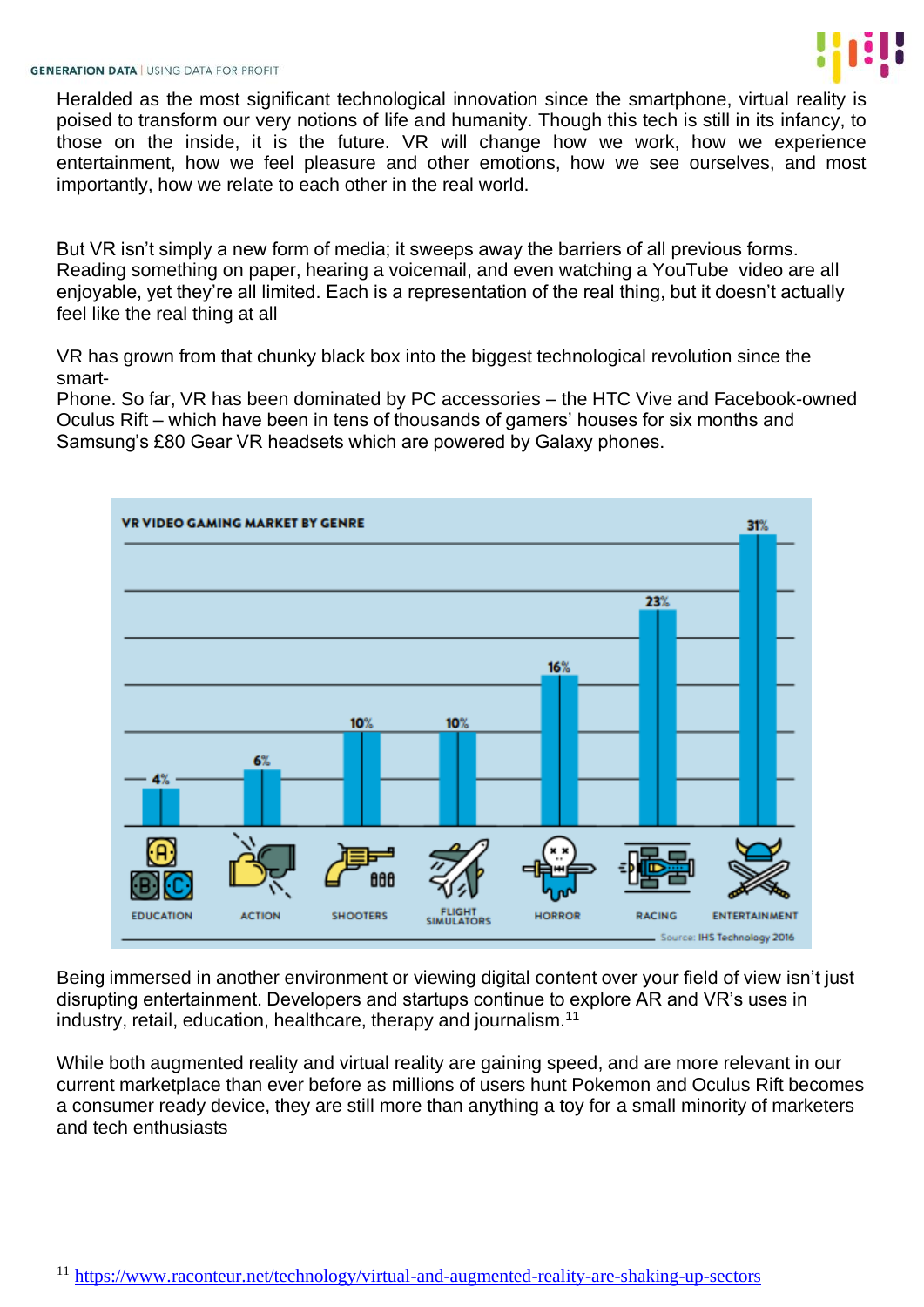

#### PRODUCTS CONSUMERS WOULD CONSIDER SHOPPING FOR VIA VIRTUAL REALITY

Source: Walker Sands 2016

Uses for AR – NOW: Remote assistance On the job training Remote collaborations Computer assisted tasks Product maintenance Knowledge sharing – recording historical task for training Sales – design





Uses for VR now: Virtual tours Point of view training Gaming

#### **Mini Case Study: VTS Software**

VTS is a software company in New York City area that has an innovative platform designed to service the financial sector. The platform serves as a marketplace for banks to display and sell their properties directly to homebuyers and developers. Properties are digitally sold, all initiated by smart contracts and recorded onto a private blockchain**.**